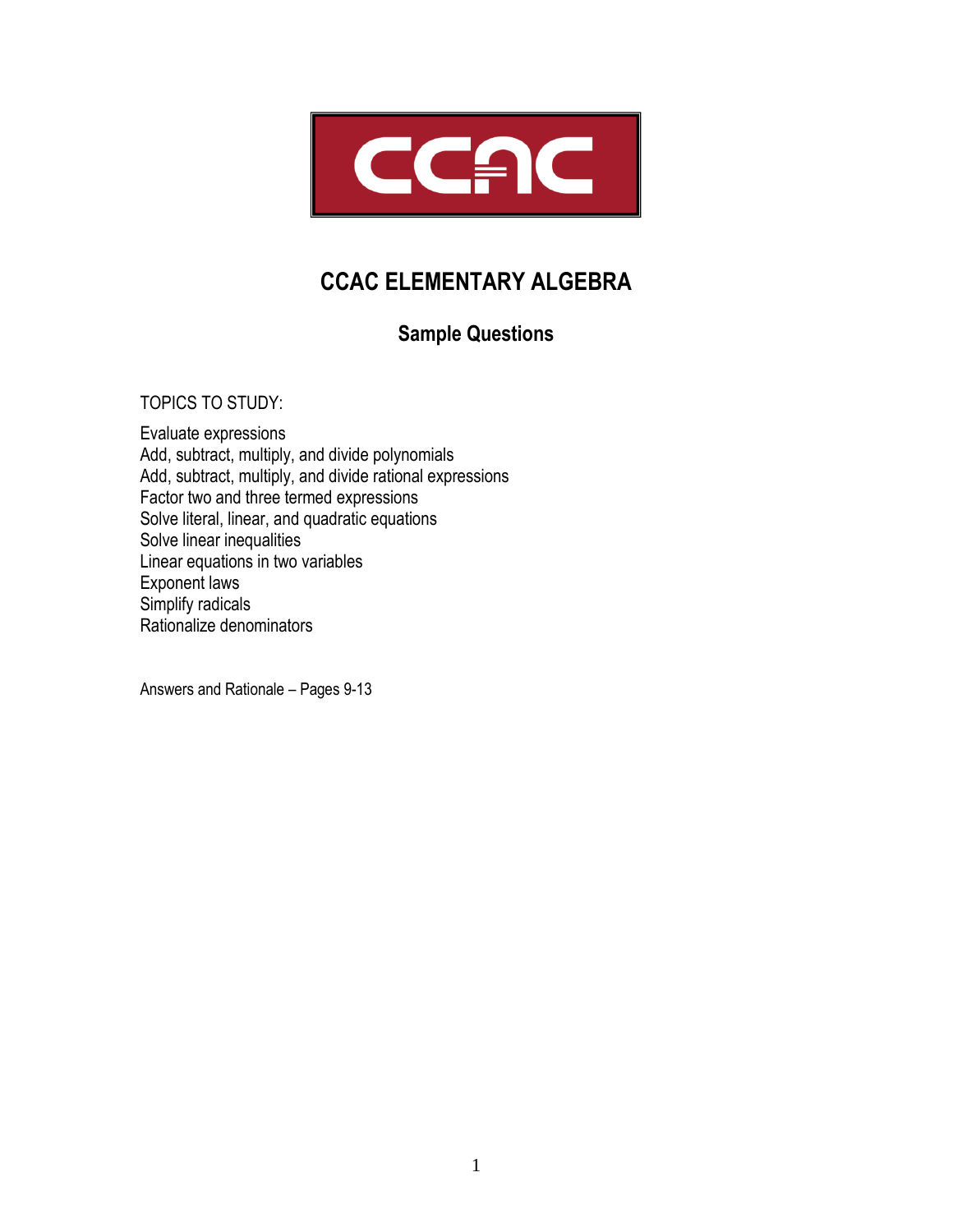1. Evaluate 
$$
\frac{a^2 - b^2}{a - b}
$$
 when  $a = 4$   
and  $b = -2$ .  
a. 4  
b. 10  
c. 2  
d.  $\frac{10}{3}$   
e. -2

4. Simplify  
\n
$$
(3x^2 + 2x - 5) - (x^2 + 4x - 12)
$$
\na. 
$$
2x^2 - 2x + 7
$$
\nb. 
$$
2x^2 + 6x - 17
$$
\nc. 
$$
4x^2 + 6x - 17
$$
\nd. 
$$
2x^2 - 6x - 7
$$
\ne. 
$$
2x^2 + x - 7
$$

5. Solve  $5x - 2y = 10$  for *y*.

2. Simplify 
$$
-7x+3[x-(3-2x)]
$$
.

a.  $16x + 9$ b.  $2x - 9$ c.  $-21x^2 + 30x - 9$ d.  $-2x-9$ e.  $-16x - 9$ f.  $16x + 9$  $g. \frac{9}{2}$ 2

a. 
$$
y = 5x - 5
$$
  
\nb.  $y = -5$   
\nc.  $y = -5x - 10$   
\nd.  $y = \frac{5}{2}x - 5$   
\ne.  $y = -\frac{5}{2}$ 

6. Solve  $S = a + (n-1)d$  for *n*.

3. Find the solution of the following:  
\n
$$
3[2-4(2x-1)] = -2(-2x+5).
$$

a. 1 b. 0 c. -1 d.  $\frac{1}{7}$ e. 7

a. 
$$
n = \frac{s+a-d}{d}
$$
  
\nb. 
$$
n = \frac{s-a+d}{d}
$$
  
\nc. 
$$
n = S + 1 - a
$$
  
\nd. 
$$
n = Sa
$$
  
\ne. 
$$
n = \frac{Sda}{d}
$$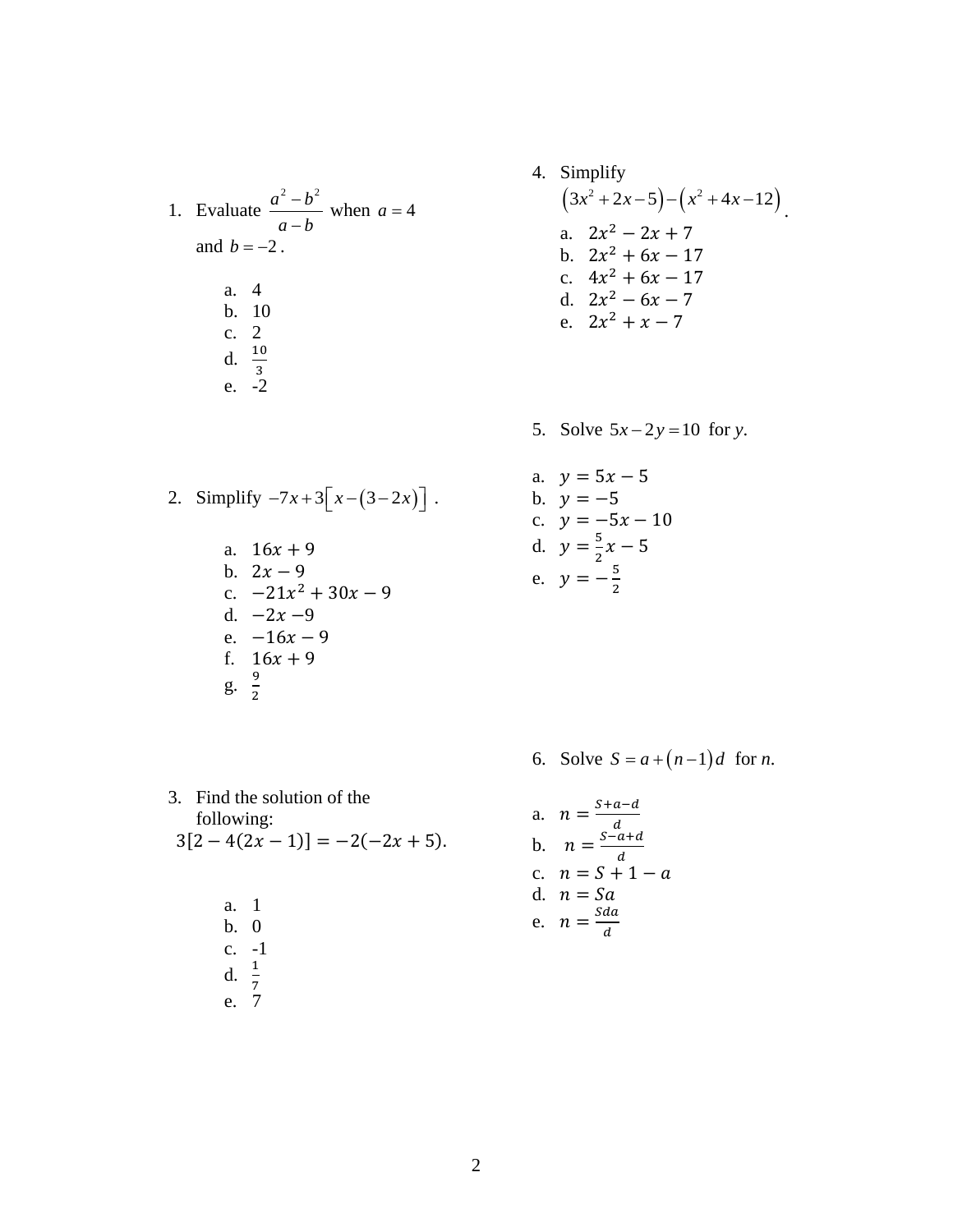- 7. Solve  $R = \frac{C-S}{t}$  for S. a.  $S = C - Rt$ b.  $S = CRt$ c.  $S = C + Rt$ d.  $S = Rt - C$
- e.  $S = R + St$
- 8. Graph  $2x + 3y = 6$



9. Graph  $y = 4x - 5$ .  $\mathbf{a}$ .







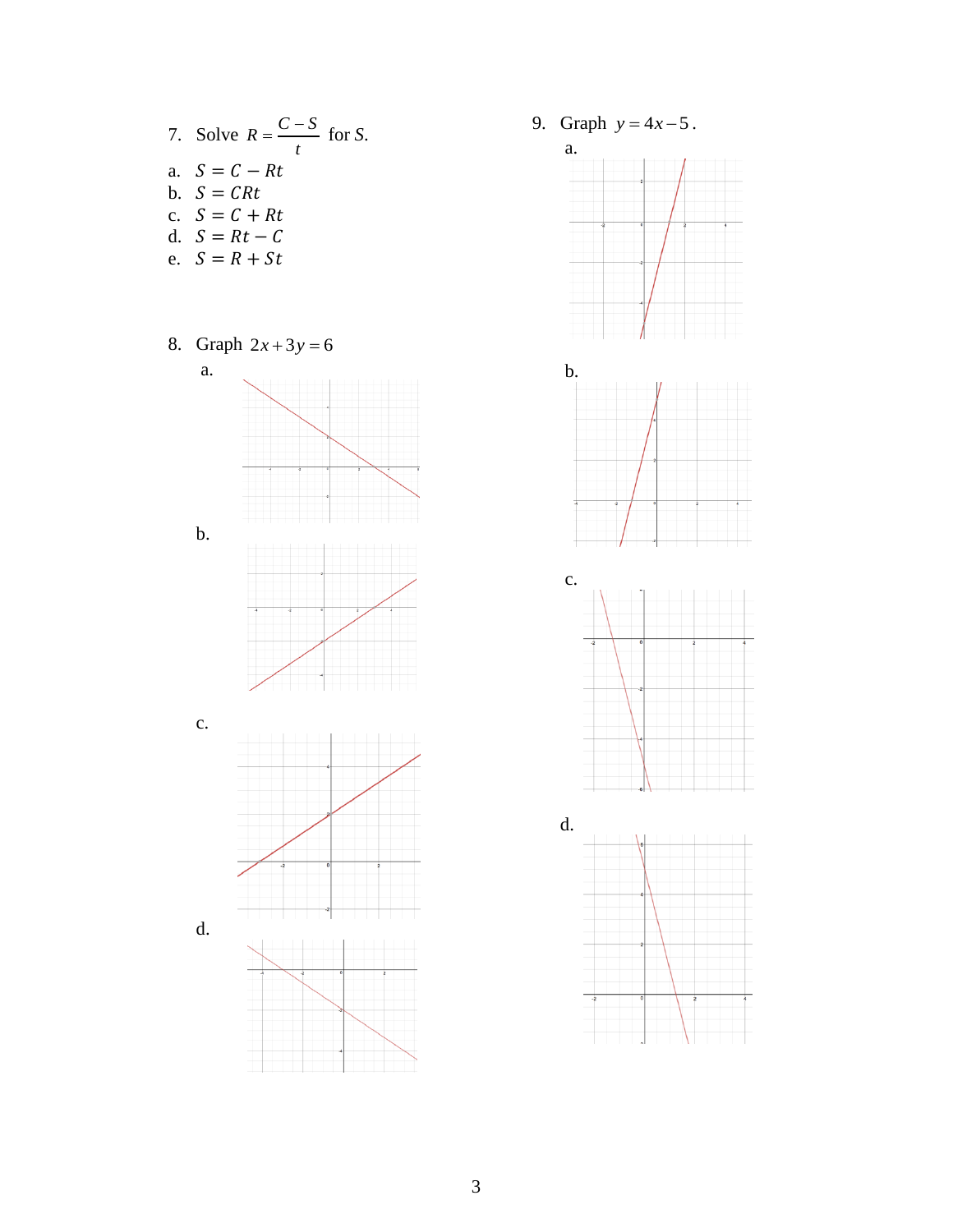10. Find the equation of the line containing the points  $(-1, -4)$ 

and  $(-3,-8)$ .

- a.  $2x + y = 2$ b.  $x - 2y = 7$
- c.  $2x y = 2$
- d.  $x + 2y = 7$

13. Solve and write the solution set in set-builder notation, also graph.

$$
7x-9(x+3) \ge x+10
$$
  
a. 
$$
\{x \mid x \ge \frac{-37}{3}\}
$$
  
b. 
$$
\{x \mid x \le \frac{-37}{3}\}
$$
  
c. 
$$
\{x \mid x \ge \frac{-7}{3}\}
$$
  
d. 
$$
\{x \mid x \le \frac{-7}{3}\}
$$

14. Simplify 
$$
\frac{\left(-2x^4y^2\right)^3\left(5x^3y\right)}{15x^5y^8}
$$

a. 
$$
\frac{-8x^3y^7}{3y^8}
$$
  
\nb. 
$$
\frac{-8x^3y}{3}
$$
  
\nc. 
$$
\frac{-2x^5y^7}{3y^8}
$$
  
\nd. 
$$
\frac{-8x^{10}}{3y^8}
$$

$$
3y
$$
\n
$$
e. \frac{-2x^2}{3y}
$$

15. Multiply  $(4x^2 - 6x - 5)(x^2 - x)$ a.  $4x^4 - 10x^6 + x^4 + 5x$ b.  $4x^4 - 10x^6 + x^4 + 5$ c.  $4x^4 - 10x^3 + x^2 + 5x$ d.  $4x^4 + 10x^3 + x^2 + 5x$ e.  $4x^4 - 10x^3 + x^2 + 5x$ f.  $4x^4 - 10x^6 + x^4 + 5x$ g.  $4x^4 - 10x^3 + x^2 - 5x$ 

- 11. Write the equation of the line that is parallel to the graph of  $12x - 4y = -2$  and passes through the point  $(4,-1)$ . a.  $3x + y = -11$ b.  $x - 3y = -11$ 
	- c.  $x 3y = 7$
	- d.  $3x y = 13$
- 12. Write the equation of the line that is perpendicular to the graph of  $x - 4y = 9$  and passes through the point  $(-5,8)$ .
	- a.  $4x + y = 12$
	- b.  $4x + y = -12$
	- c.  $x 4y = -37$
	- d.  $x + 4y = 37$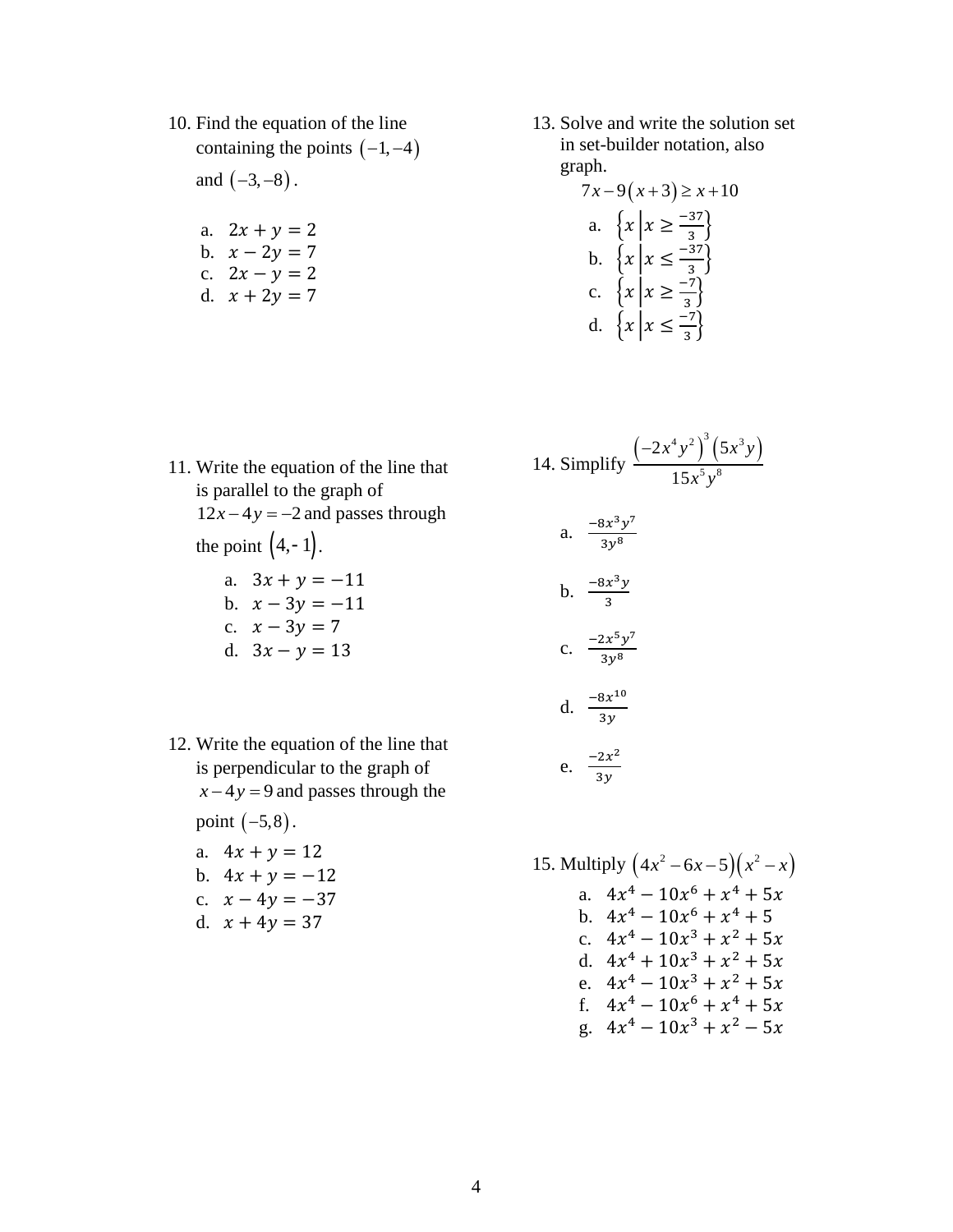## 16. Simplify  $(3x-7)^2$ a.  $9x^2 - 42x + 49$ b.  $9x^2 + 49$ c.  $9x^2 + 42x + 49$ d.  $9x^2 - 49$ e.  $9x^2 - 42x + 49$

19. Find all of the polynomial factors of the binomial  $x^2 - 16$ . Choose all that apply.

17. Find all of the polynomial factors

of the binomial  $x^3 - 8$ . Choose

all that apply.

- a.  $x + 2$
- b.  $x^2 + 2x + 4$
- c.  $x^2 2x + 4$
- d.  $x^2 + 4$
- e.  $x^2 4$
- f.  $x 2$

18. Find all of the polynomial factors

of the trinomial  $x^2 - 7x + 10$ .

Choose all that apply.

| b. $x + 5$<br>c. $x-2$<br>d. $x+2$<br>e. $x + 3$<br>f. $x + 4$<br>g. $x - 3$<br>h. $x-4$ | a. $x - 5$           |
|------------------------------------------------------------------------------------------|----------------------|
|                                                                                          |                      |
|                                                                                          |                      |
|                                                                                          |                      |
|                                                                                          |                      |
|                                                                                          |                      |
|                                                                                          |                      |
|                                                                                          |                      |
|                                                                                          | i. None of the above |

| a. $x - 16$          |
|----------------------|
| $h \quad x+1$        |
| c. $x-2$             |
| d. $x+8$             |
| e. $x + 2$           |
| f. $x-8$             |
| g. $x + 4$           |
| h. $x-4$             |
| i. None of the above |

20. Find all of the polynomial factors of the binomial  $x^2 + 25$ . Choose all that apply. a.  $x - 25$ b.  $x + 1$ c.  $x + 25$ d.  $x + 5$ e.  $x + 10$ 

- f.  $x 15$ g.  $x - 1$ h.  $x - 5$ 
	- i. None of the above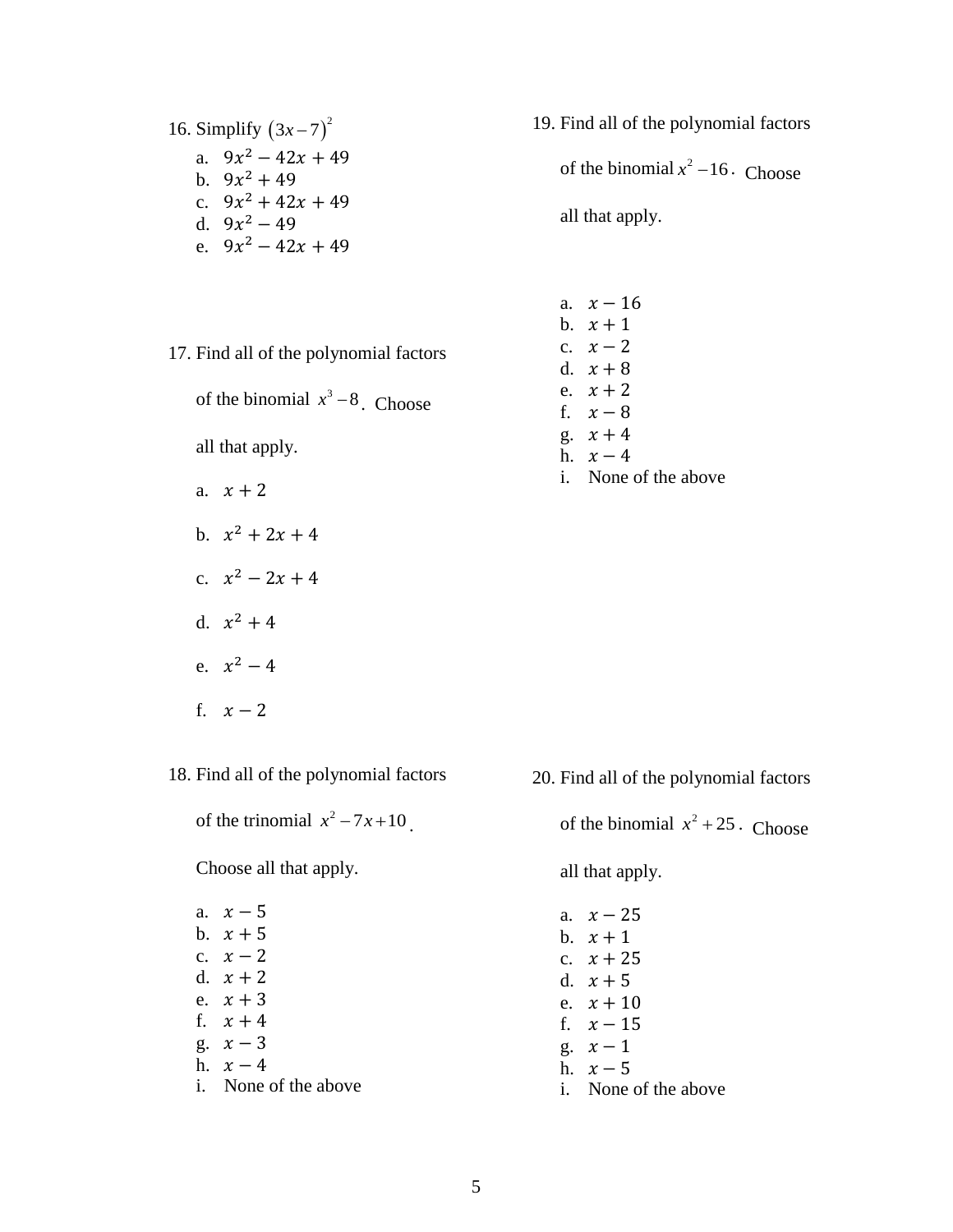- 21. Find all of the polynomial factors of the binomial  $125x^3 + 27$ . Choose all that apply.
	- a.  $5x + 3$
	- b.  $5x^2 + 15x + 9$
	- c.  $5x^2 15x + 9$
	- d.  $25x^2 15x + 9$
	- e.  $25x^2 + 15x + 9$
	- f.  $5x 3$

23. Find all of the polynomial factors

of the trinomial  $2x^2 - x - 3$ .

Choose all that apply.

- a.  $x 1$ b.  $x + 3$ c.  $x - 3$ d.  $x + 1$ e.  $2x - 3$ f.  $2x + 3$ g.  $2x + 1$ h.  $2x$ i. None of the above
- 24. Find all of the polynomial factors

22. Find all of the polynomial factors

of the trinomial  $x^2 - 9x + 10$ .

Choose all that apply.

a.  $x - 9$ b.  $x + 1$ c.  $x - 1$ d.  $x + 10$ e.  $x + 9$ f.  $x + 4$ g.  $x-5$ h.  $x - 10$ i. None of the above of the trinomial  $6x^3 + 14x^2 - 12x$ .

Choose all that apply.

a.  $x - 1$ b.  $3x^2 + 7x - 6$ c.  $x - 6$ d.  $x + 3$ e.  $6x - 1$ f.  $3x - 2$ g.  $2x + 1$ h.  $2x$ i.  $6x$ j. None of the above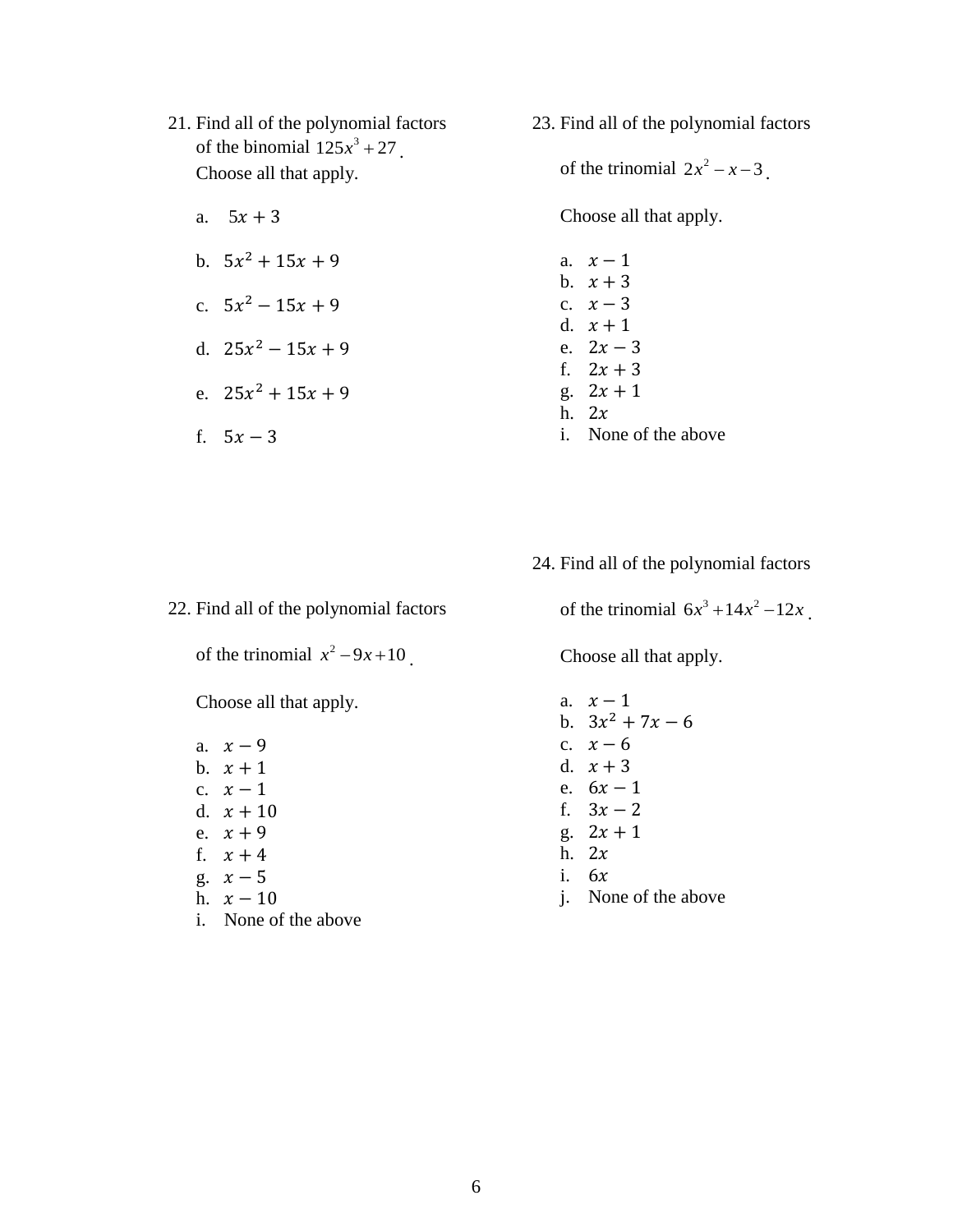25. Find all of the polynomial factors

of the trinomial  $6x^2 - 11x - 10$ .

Choose all that apply.

- a.  $x 10$ b.  $3x - 2$ c.  $x + 1$ d.  $x + 5$ e.  $6x - 1$ f.  $3x + 2$ g.  $2x - 5$ h.  $6x$
- i. None of the above

26. Add 
$$
\frac{4x}{3x-1} + \frac{9}{x+4}
$$
  
\na.  $\frac{4x^2 + 43x - 9}{(3x-1)(x+4)}$   
\nb.  $\frac{4x+9}{4x-3}$   
\nc. -3  
\nd.  $\frac{4x+9}{(3x-1)(x+4)}$ 

27. Multiply  
\n
$$
\frac{3x^2 + 26x + 16}{3x^2 - 7x - 6} \cdot \frac{x^2 + 2x - 15}{2x^2 + 9x - 5}
$$
\n  
\na. 
$$
\frac{x - 8}{2x - 1}
$$
\nb. -8  
\nc. 
$$
\frac{(x + 8)(3x + 2)}{(3x - 2)(2x + 1)}
$$
\nd. 
$$
\frac{(x - 8)(3x - 2)}{(3x + 2)(2x - 1)}
$$

28. Divide  $^{2}$   $2r$  15  $r^{2}$  $\frac{1}{2}$   $\div$   $\frac{1}{r^2}$  $2x-15$   $x^2-7x+6$  $\frac{1}{9-x^2}$   $\div \frac{x^2-3x-18}{x^2-3x-18}$  $x^2 + 2x - 15$ ,  $x^2 - 7x$  $\frac{x^2}{x^2}$   $\div \frac{x^2-3x}{x^2-3x}$  $\frac{+2x-15}{9-x^2} \div \frac{x^2-7x+6}{x^2-3x-18}$ a.  $\frac{x-8}{1}$  $2x - 1$ *x x*  $\overline{a}$  $\overline{a}$  $b. -8$ c.  $\frac{(x+8)(3x+2)}{(x-2)(3x+2)}$  $(3x-2)(2x+1)$ 8) $(3x+2)$  $3x - 2 (2x + 1)$  $(x+8)(3x)$  $(x-2)(2x)$  $(x+8)(3x+2)$  $(-2)(2x+1)$ d.  $\frac{(x-8)(3x-2)}{(x-2)(3x-1)}$  $(3x+2)(2x-1)$ 8 $(3x-2)$  $3x + 2 (2x - 1)$  $(x-8)(3x)$  $(x+2)(2x)$  $(x-8)(3x-2)$  $(+2)(2x-1)$  $(x+3)$  $(x+5)(x-1)$  $3)^2$  $5(x-1)$ *x*  $(x+5)(x)$  $-(x+3)$  $(+5)(x-1)$ e.  $(x-1)$ 5 1 *x x*  $^{+}$  $-(x$ f.  $\frac{x+5}{x+5}$ 1 *x x*  $\ddot{}$  $\overline{a}$ 29. Subtract  $\frac{1}{x^2}$  $2x$  6 6  $x + 2$ *x*  $\frac{2x}{x^2 - x - 6} - \frac{6}{x + 2}$ 

a. 
$$
\frac{2x-6}{x^2-4}
$$
  
\nb. 
$$
\frac{x-3}{x^2-2}
$$
  
\nc. 
$$
\frac{-4x+18}{(x+2)(x-3)}
$$
  
\nd. 
$$
\frac{-4x-18}{(x+2)(x-3)}
$$

30. Solve 
$$
\frac{y}{3} + \frac{y-8}{10} = \frac{4y+7}{5}
$$
  
a.  $\frac{-15}{11}$   
b. -6  
c. 6  
d.  $\frac{15}{11}$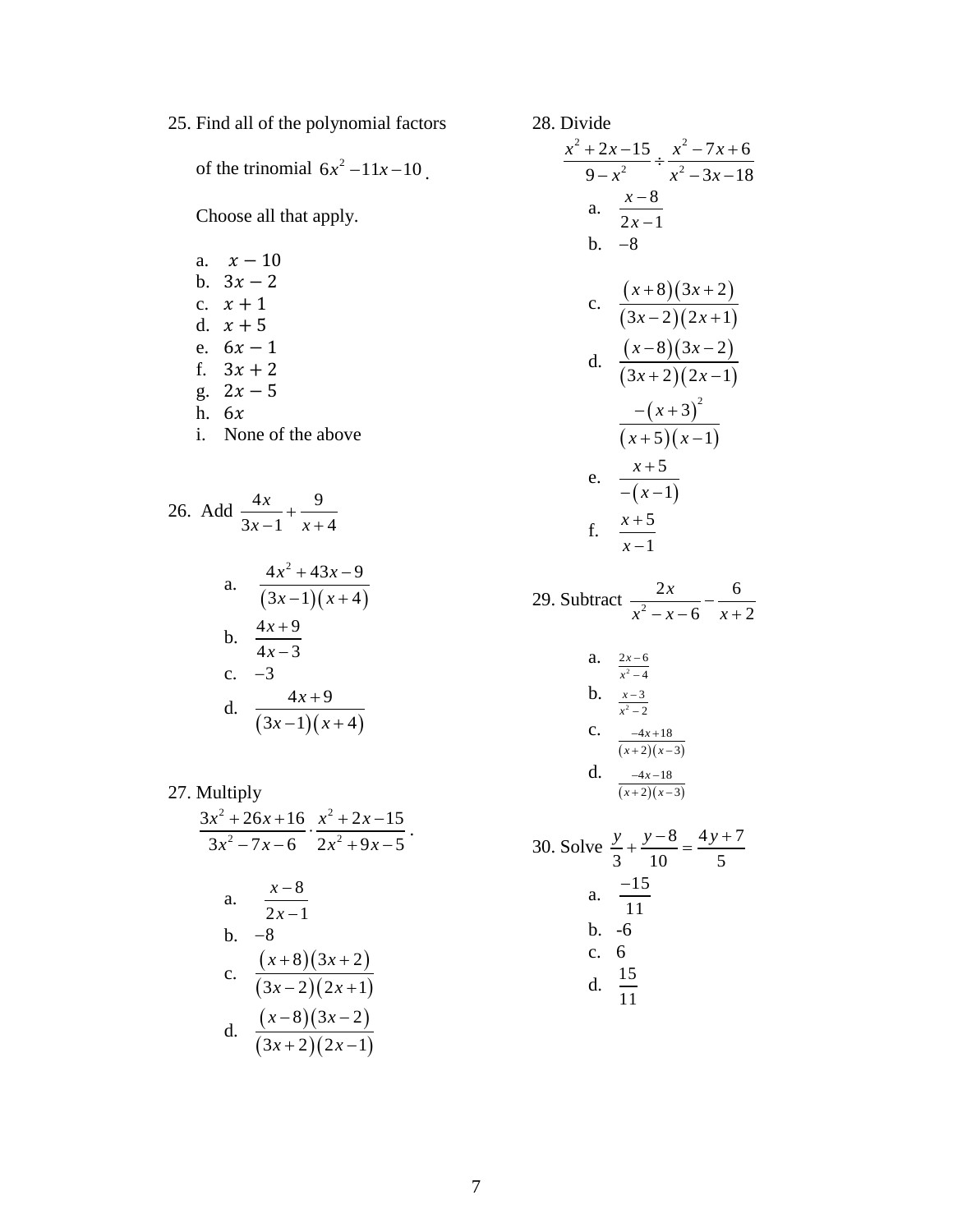31. Simplify 
$$
-\sqrt{\frac{8}{27}} x^{13} y^8 z
$$
  
\na.  $-\frac{2}{9} xz \sqrt{6x^6 y^4}$   
\nb.  $-\frac{2}{3} x^6 y^4 \sqrt{2xz}$   
\nc.  $x^6 y^4 \sqrt{\frac{8xz}{27}}$   
\nd.  $-\frac{2}{9} x^6 y^4 \sqrt{6xz}$ 

32. Simplify 
$$
\frac{\sqrt{45}}{\sqrt{63x}}
$$
  
a.  $\frac{\sqrt{5}}{\sqrt{7x}}$   
b.  $\frac{5}{7x}$   
c.  $\frac{\sqrt{35}}{7}$   
d.  $\frac{\sqrt{35x}}{7x}$ 

a. 
$$
\left\{\frac{11 \pm \sqrt{173}}{2}\right\}
$$
  
\nb. 
$$
\left\{\frac{-11 \pm \sqrt{173}}{2}\right\}
$$
  
\nc. 
$$
\left\{\frac{11 \pm \sqrt{69}}{2}\right\}
$$
  
\nd. 
$$
\left\{\frac{-11 \pm \sqrt{69}}{2}\right\}
$$
  
\n35. Solve  $(3x + 4)^2 = 8$   
\na. 
$$
\left\{\frac{-8}{3}\right\}
$$
  
\nb. 
$$
\left\{\frac{-4 \pm 2\sqrt{2}}{3}\right\}
$$
  
\nc. 
$$
\left\{\frac{3 + \sqrt{8}}{4}\right\}
$$
  
\nd. 
$$
\left\{\frac{-2}{3}\right\}
$$

34. Solve  $x^2 - 11x - 13 = 0$ 

33. Solve  $(x-5)(x+1) = 7$ 

a.  $\{12,6\}$ 

b.  $\{2,-6\}$ 

$$
c. \quad \{-2,6\}
$$

d. 
$$
\{-12,6\}
$$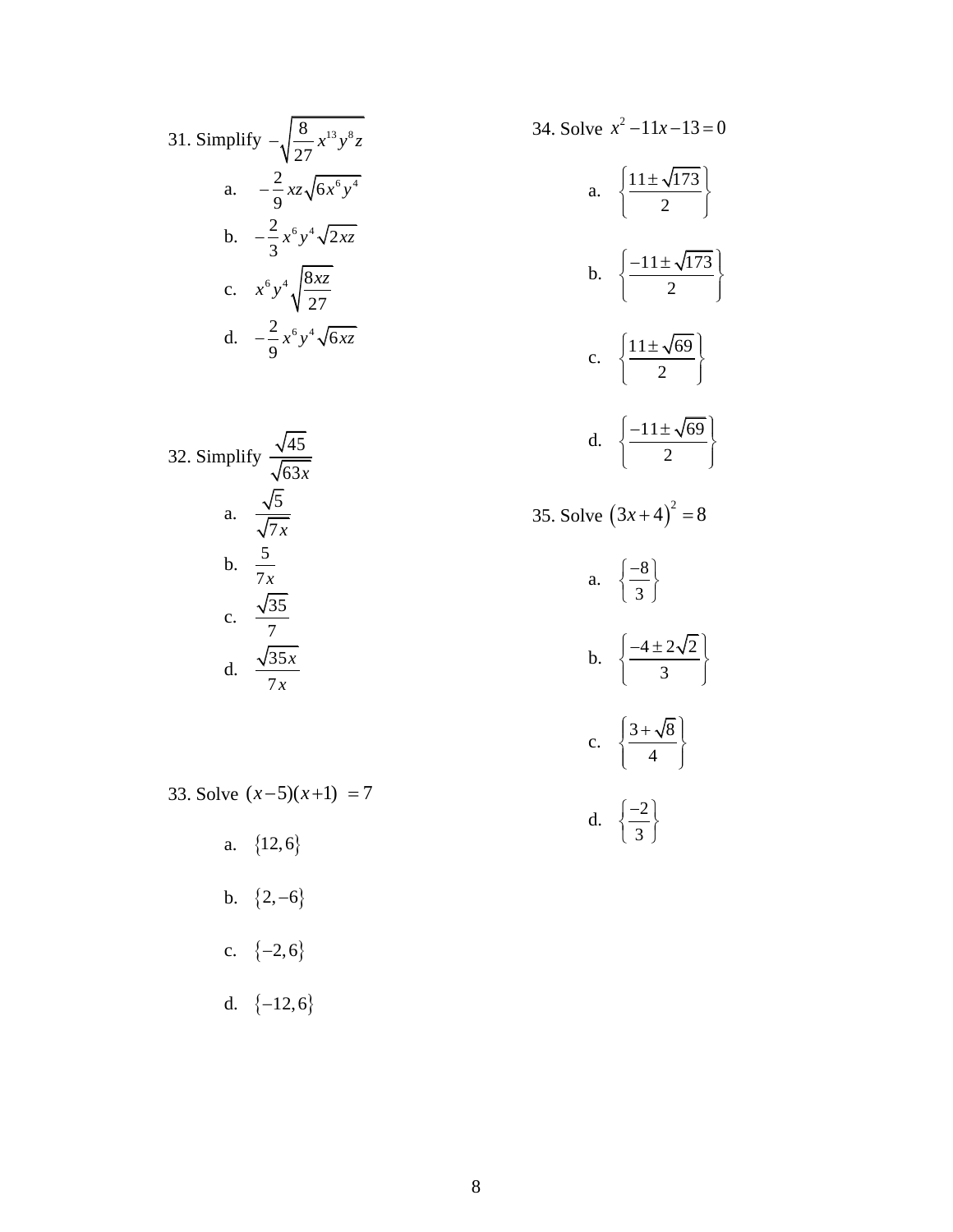### Answers

 $\overline{1. c}$ 2.  $b$  $3. a$ 4. a 5.  $d$ 6. b 7. a 8. a 9. a  $10.c$  $11.d$  $12.b$  $13. b$ 14. d  $15.c$  $16. a$ 17.  $b, f$ 18. a, c 19. g, h  $20. i$  $21. a, d$  $22. i$ 23. d, e  $24. d.f.h$  $25. f, g$  $26. a$  $27. a$ 28. e 29. c  $30. b$  $31. d$  $32. d$  $33.c$ 34. a

 $35. b$ 

9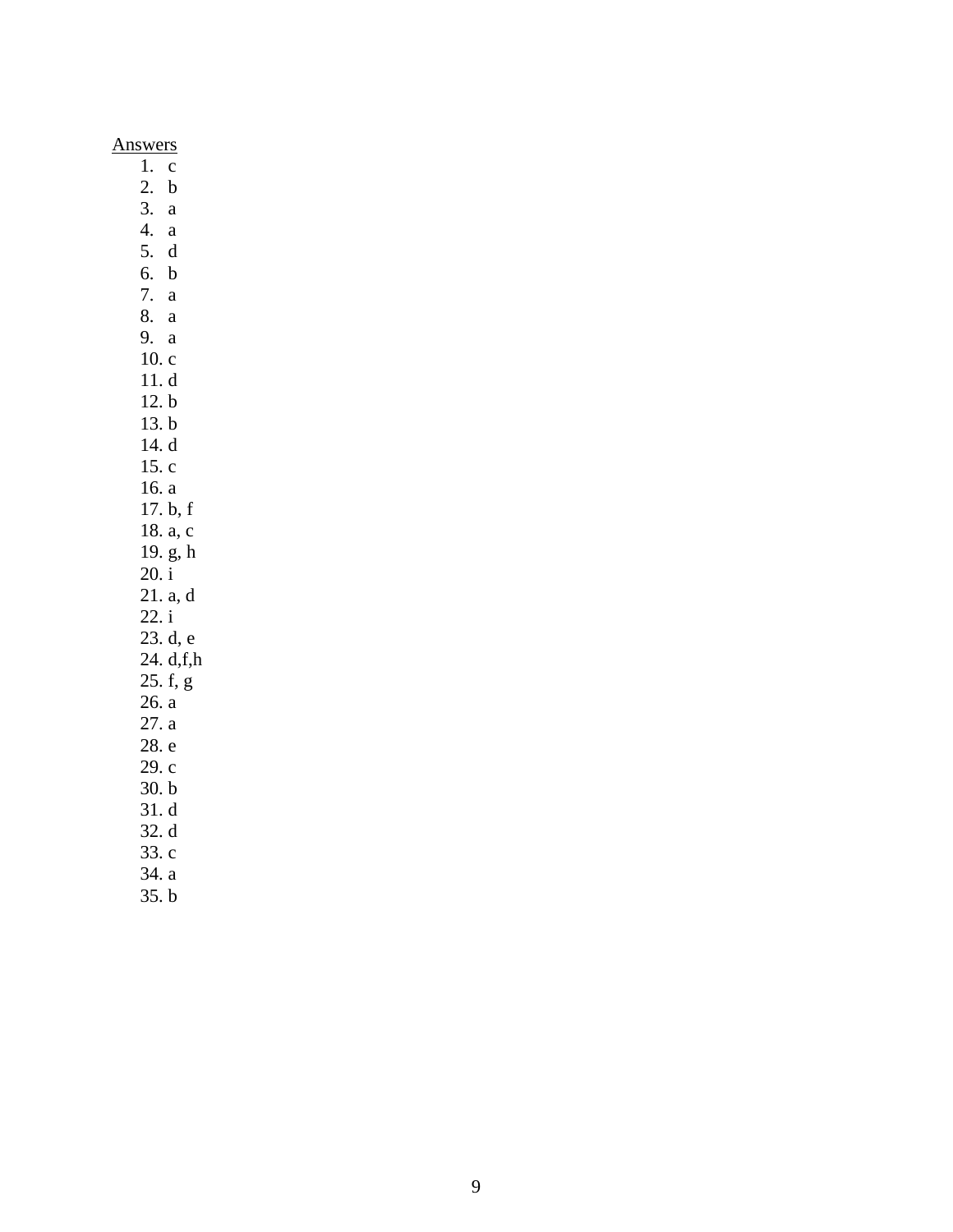#### Rationale

- 1. Substitute 4 in for a and -2 into b to get  $\frac{4^2-(-2)^2}{4(a-2)}$  $\frac{16-4}{4-(-2)}$ . Following order of operations,  $\frac{16-4}{4-(-2)} = \frac{12}{6}$  $\frac{12}{6} = 2.$
- 2. Start with the distributive property in side of the brackets to get  $-7x + 3[x 3 + 2x]$ . By combining like terms in the brackets, the expression becomes  $-7x + 3[3x - 3]$ . Using the distributive property again gives  $-7x + 9x - 9$ , which simplifies to  $2x - 9$ .
- 3. Simplify the left and right hand sides using the distributive property and combining like terms.  $3[2-4(2x-1)] = 4x - 10$  becomes  $3[2-8x+4] = 4x - 10$ ,  $3[-8x+6] = 4x - 10$ , and then−24x + 18 = 4x − 10. Adding 24x and 10 to both sides gives  $28 = 28x$ . Isolate the x by dividing both sides by 28, gives the solution of 1.
- 4. Subtraction is equivalent to adding the opposite. So, by distributing the negative to the second polynomial, we get  $3x^2 + 2x - 5 - x^2 - 4x + 12$ , and by combining like terms this simplifies to  $2x^2 - 2x + 7$ .
- 5. To isolate the y term, subtract 5x from both sides to get  $-2y = -5x + 10$ . Divide both sides by  $-2$  to get  $y = \frac{-5x+10}{x}$  $\frac{x+10}{-2}$ . The -2 then divides into each term of the numerator giving  $y = \frac{5}{2}$  $\frac{3}{2}x-5.$
- 6. First, distribute the *d* to get  $S = a + nd d$ , next isolate the term with the *n* by subtracting *a* from both sides and adding d to both sides to get  $S - a + d = nd$ . Divide both sides by d to get  $n = \frac{S - a + d}{d}$  $\frac{a+a}{d}$ .
- 7. Multiply both sides of the equation by t to clear the fraction resulting in  $Rt = C S$ . Isolate the S, by adding S and subtracting Rt. This gives  $S = C - Rt$ .
- 8. There are several ways to graph a line. For this one, it is convenient to find the  $x$  intercept and the  $y$ intercept. To find the x intercept, substitute 0 in for y, resulting is the equation  $2x = 6$ . Dividing both sides by 2, gives  $x = 3$ . Plot the point (3,0). To find the y intercept, substitute 0 in for x, resulting is the equation  $3x = 6$ . Dividing both sides by 3, gives  $y = 2$ . Plot the point (0,2). Drawing the line through the two points gives the graph in a.
- 9. There are several ways to graph a line. For this one, it is convenient to use the slope and the  $\nu$  intercept. The slope is 4 and the y intercept is -5. Start at the point  $(0, -5)$  and use the slope to find another point on the graph. The slope of  $4 = \frac{4}{1}$  $\frac{4}{1}$  means that for every increase in 4 in the vertical direction, there is an increase in 1 in horizontal direction, resulting in the graph in a.
- 10. To find the equation of a line, you need a point and a slope. The slope is calculated by  $m = \frac{-8+4}{3+4}$  $\frac{-6+4}{-3+1}$  = −4  $\frac{-4}{-2}$  = 2. Pick one of the points, and plug into the point-slope formula  $y + 4 = 2(x + 1)$ , rearranging into standard form gives  $2x - y = 2$ .
- 11. To find the equation of a line, you need a point and a slope. The line is parallel to  $12x 4y = -2$ . Rearranging this line in slope-intercept form gives  $y = 3x + \frac{1}{3}$  $\frac{1}{2}$ . The slope of this line is 3 and parallel lines have the same slope, so the slope of the line you are asked to find, also has a slope of 3. Plugging the slope and the given point into the point-slope intercept formula gives  $y + 1 = 3(x - 4)$ . Rearranging into standard form gives  $3x - y = 13$ .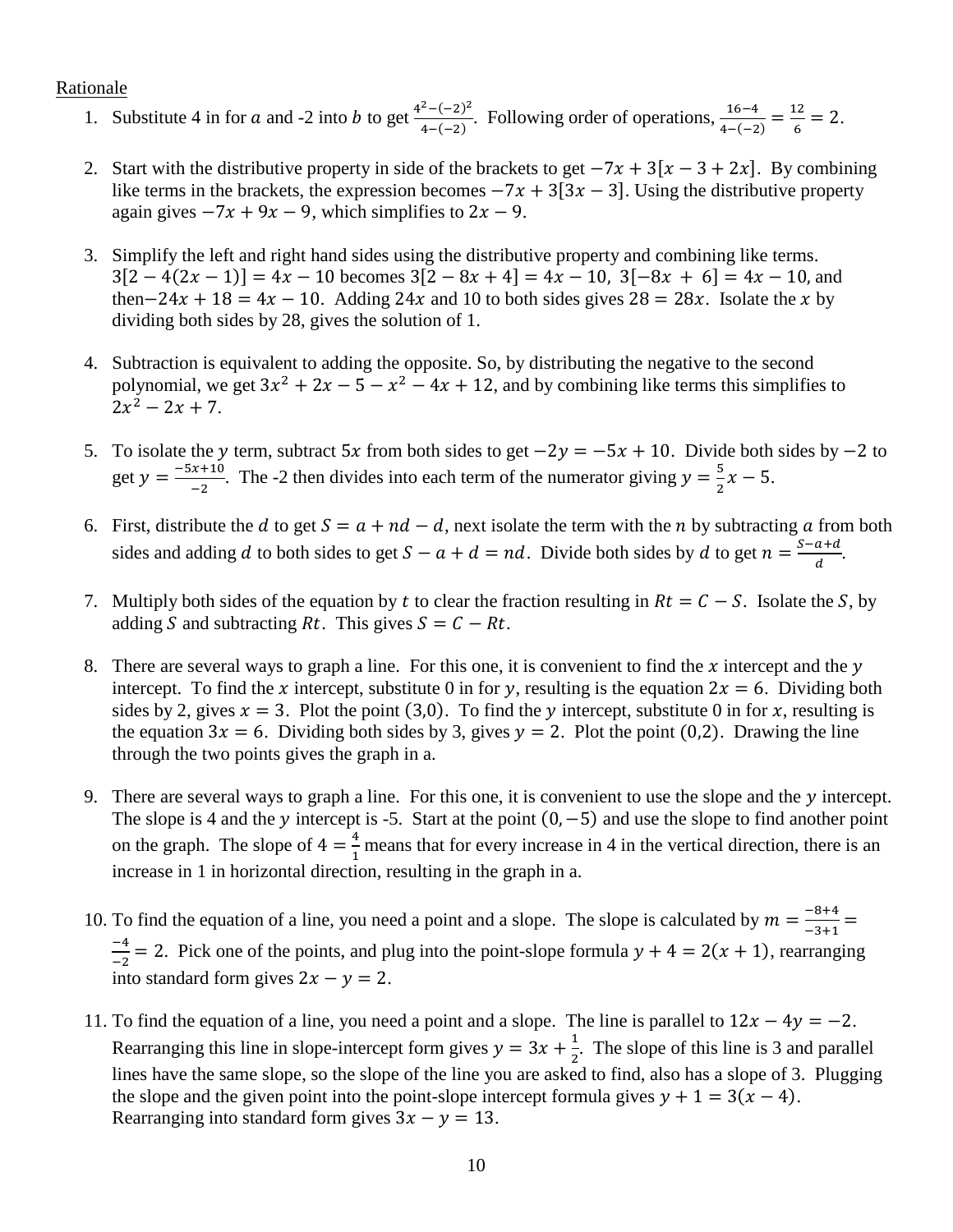- 12. To find the equation of a line, you need a point and a slope. The line is perpendicular to  $x 4y = 9$ . Rearranging this line in slope-intercept form gives  $y = \frac{1}{4}$  $\frac{1}{4}x - \frac{9}{4}$  $\frac{9}{4}$ . The slope of this line is  $\frac{1}{4}$ . Perpendicular lines have slopes that are opposite reciprocals of each other, so the slope of the line you are asked to find is - 4. Plugging the slope and the given point into the point-slope intercept formula gives  $y - 8 = -4(x + 5)$ . Rearranging into standard form gives  $4x + y = -12$ .
- 13. Start by using the distributive property to simplify the left side of the inequality and combining like terms to get  $-2x - 27 \ge x + 10$ . To isolate the x, subtract x and add 27 to both sides. This gives  $-3x \ge 37$ . To isolate the x, divide both sides by -3. Dividing by the negative changes the relationship between the sides and gives  $x \leq \frac{-37}{3}$  $\frac{37}{3}$ .
- 14. Using rules of exponents, start in the numerator  $(-2x^4y^2)^3$  is  $(-2)^3(x^4)^3(y^2)^3$  which simplifies to  $-8x^{12}y^6$ . That is multiplied by  $5x^3y$  giving  $-40x^{15}y^7$ . Next, divide  $\frac{-40x^{15}y^7}{15x^{5}y^8}$  $\frac{40x^{15}y^7}{15x^5y^8}$  to get  $\frac{-8x^{10}}{3y}$  $\frac{6x}{3y}$ .
- 15. To multiply the polynomials, distribute every term of the first polynomial to every term of the second polynomial. Starting with multiplying the  $4x^2$ , to give  $4x^4 - 4x^3$ , then the  $-6x$  multiplies to give  $-6x^3 + 6x^2$ , and lastly, the -5 to get  $-5x^2 + 5x$ . Combining the like terms and writing them in descending order gives  $4x^4 - 10x^3 + x^2 + 5x$ .
- 16.  $(3x 7)^2$  means  $(3x 7)(3x 7)$  and multiplying the binomials gives  $9x^2 21x 21x + 49$ . Combine like terms to get  $9x^2 - 42x + 49$ .
- 17. The formula for factoring the difference of two cubes is  $a^3 b^3$  is  $(a b)(a^2 + ab + b^2)$ . Here  $x^3 - 8 = x^3 - 2^3$ . Replacing a with x and b with 2 gives  $(x - 2)(x^2 + 2x + 4)$ .
- 18. To factor a trinomial in the form  $x^2 + bx + c$ , you need numbers that multiply to *c* and add to *b*. These numbers are each added to an x to form binomial factors. For this trinomial, numbers that multiply to 10 and add to -7 are required. These numbers are -2 and -5. The trinomial factors as  $(x - 2)(x - 5)$ .
- 19. The formula for factoring the difference of two squares is  $a^2 b^2$  is  $(a b)(a + b)$ . Here  $x^2 - 16 = x^2 - 4^2$ . Replacing *a* with *x* and *b* with 4 gives  $(x - 4)(x + 4)$ .
- 20. A polynomial in the sum of two squares form  $a^2 + b^2$  is not factorable over the real numbers.
- 21. The formula for factoring the sum of two cubes is  $a^3 + b^3$  is  $(a + b)(a^2 ab + b^2)$ . Here  $125x^3 + 27 = (5x)^3 + 3^3$ . Replacing *a* with 5*x* and *b* with 3 gives  $(5x + 3)(25x^2 - 15x + 9)$ .
- 22. To factor a trinomial in the form  $x^2 + bx + c$ , you need numbers that multiply to *c* and add to *b*. These numbers are each added to an *x* to form binomial factors. For this trinomial, numbers that multiply to 10 and add to - 9 are required. No such numbers exist and therefore the trinomial not factorable.
- 23. To factor a trinomial in the form  $ax^2 + bx + c$ , you need numbers that multiply to  $a \cdot c$  and add to b. These numbers can be used to guide your guess in the "trial and error" method of factoring or they can be used in the splitting and grouping technique:  $a \cdot c = -6$ , numbers that multiply to -6 and add to -1 are -3 and 2, rewrite the polynomial as  $2x^2 - 3x + 2x - 3$ , and use the 2-2 grouping method to get  $x(2x-3) + 1(2x - 3)$ , which then gives  $(2x - 3)(x + 1)$ .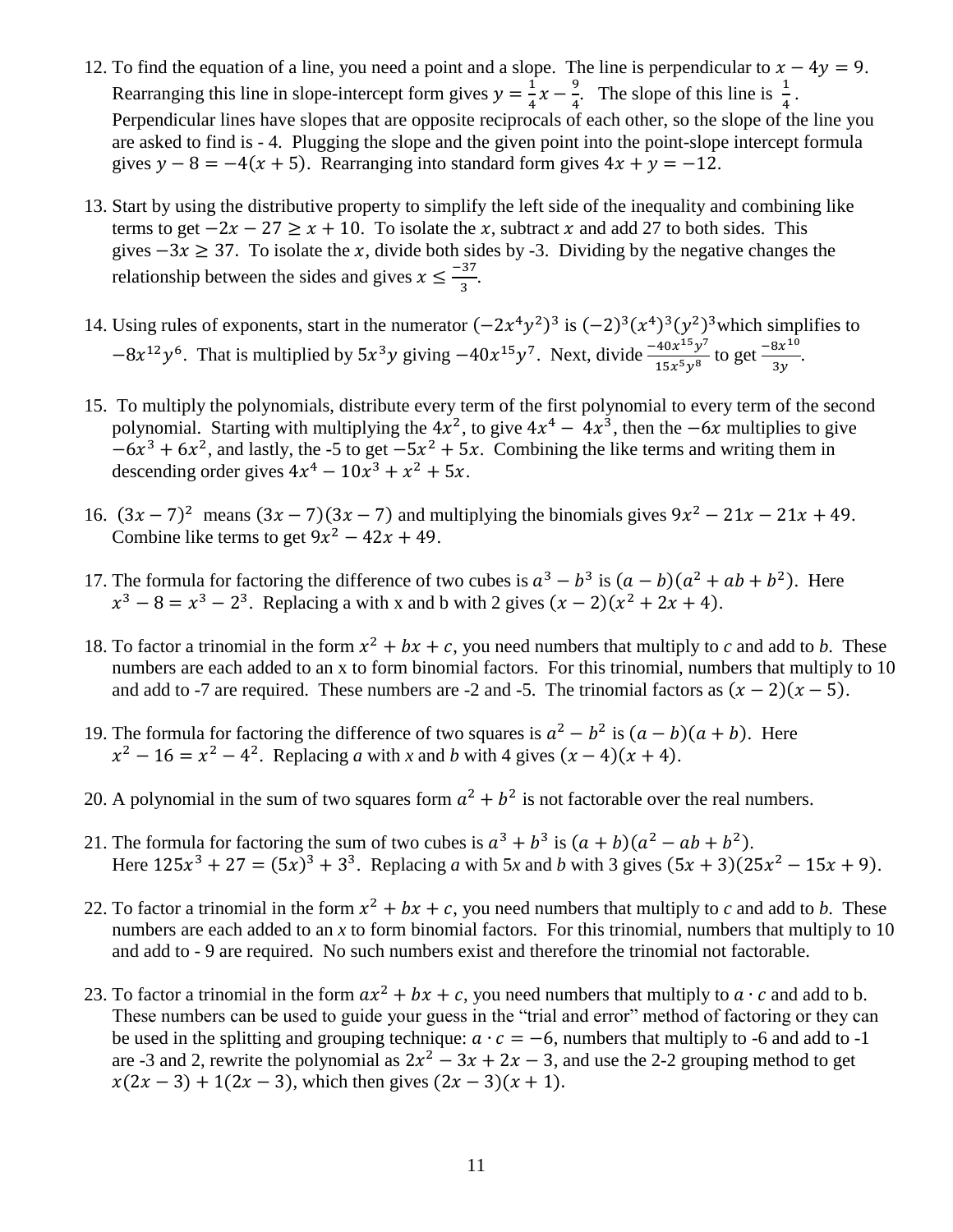- 24. First, factor out the greatest common factor, 2x, to give  $2x(3x^2 + 7x 6)$ . To factor a trinomial in the form  $ax^2 + bx + c$ , you need numbers that multiply to  $a \cdot c$  and add to *b*. These numbers can be used to guide your guess in the "trial and error" method of factoring or they can be used in the splitting and grouping technique:  $a \cdot c = -18$ , numbers that multiply to - 18 and add to 7 are 9 and - 2, rewrite the trinomial as  $3 + 9x - 2x - 6$ , and use the 2-2 grouping method to get  $3x(x + 3) - 2(x + 3)$ , which then gives  $(x + 3)(3x - 2)$ . The final factored for is  $2x(x + 3)(3x - 2)$
- 25. To factor a trinomial in the form  $ax^2 + bx + c$ , you need numbers that multiply to  $a \cdot c$  and add to *b*. These numbers can be used to guide your guess in the "trial and error" method of factoring or they can be used in the splitting and grouping technique:  $a \cdot c = -60$ , numbers that multiply to - 60 and add to -11 are - 15 and 4, rewrite the polynomial as  $6x^2 - 15x + 4x - 10$ , and use the 2-2 grouping method to get  $3x(2x - 5) + 2(2x - 5)$ , which then gives  $(2x - 5)(3x + 2)$ .
- 26. This is the addition of two fractions, so a common denominator is needed. In this case, the common denominator is  $(3x-1)(x+4)$  (found by multiplying the two denominators together since there is no common factor between them). Next, build up each fraction to this common denominator.<br> $\frac{4x}{x} = \frac{4x(x+4)}{x^2+16x}$

$$
\frac{4x}{3x-1} = \frac{4x(x+4)}{(3x-1)(x+4)} = \frac{4x^2+16x}{(3x-1)(x+4)}
$$

$$
\frac{9}{x+4} = \frac{9(3x-1)}{(x+4)(3x-1)} = \frac{27x-9}{(3x-1)(x+4)}
$$

Add the two fractions together and combine like terms. This gives  $4x^2 + 43x - 9$  $\frac{4x+43x-9}{(3x-1)(x+4)}$ . Remember NOT to add the denominators.

27. Factor the polynomials in the numerators and the denominators. Multiply the fractions straight across. Cancel out any common factors to simplify.

$$
\frac{3x^2 + 26x + 16}{3x^2 - 7x - 6} \times \frac{x^2 + 2x - 15}{2x^2 + 9x - 5} =
$$
\n
$$
\frac{(x+8)(3x+2)}{(x-3)(3x+2)} \cdot \frac{(x+5)(x-3)}{(2x-1)(x+5)} = \frac{x+8}{2x-1}
$$

28. Change the operation from division to multiplication and take the reciprocal or "flip" the second fraction (Note: do NOT flip the first fraction). Factor the polynomials in the numerators and denominators. Multiply the fractions straight across. Cancel out any common factors to simplify. Note: do NOT lift the first fraction). Factor the polynomials in the num-<br>
lultiply the fractions straight across. Cancel out any common factors to<br>  $x^2 + 2x - 15$   $x^2 - 7x + 6$   $x^2 + 2x - 15$   $x^2 - 7x + 6$   $x^2 + 2x - 15$   $x^2$ ge the operation from division to multiplication and take the reciprocal or "fl"<br>
2: do NOT flip the first fraction). Factor the polynomials in the numerators as<br>
giply the fractions straight across. Cancel out any common Change the operation from division to multiplication and take the reciprocal condition.<br> *Note:* do NOT flip the first fraction). Factor the polynomials in the numerat<br> *Aultiply* the fractions straight across. Cancel out ange the operation from division to multiplication and take the reciprocal or "flip" the set<br>set: do NOT flip the first fraction). Factor the polynomials in the numerators and denon<br>ltiply the fractions straight across. C

(Note: do NOT flip the first fraction). Factor the polynomials in the numerators and denom  
\nMultiply the fractions straight across. Cancel out any common factors to simplify.  
\n
$$
\frac{x^2 + 2x - 15}{9 - x^2} \div \frac{x^2 - 7x + 6}{x^2 - 3x - 18} = \frac{x^2 + 2x - 15}{-x^2 + 9} \div \frac{x^2 - 7x + 6}{x^2 - 3x - 18} = \frac{x^2 + 2x - 15}{-(x^2 - 9)} \cdot \frac{x^2 - 3x - 18}{x^2 - 7x + 6}
$$
\n
$$
= \frac{(x+5)(x-3)}{-(x+3)(x-3)} \cdot \frac{(x-6)(x+3)}{(x-6)(x-1)} = \frac{x+5}{-(x-1)}
$$